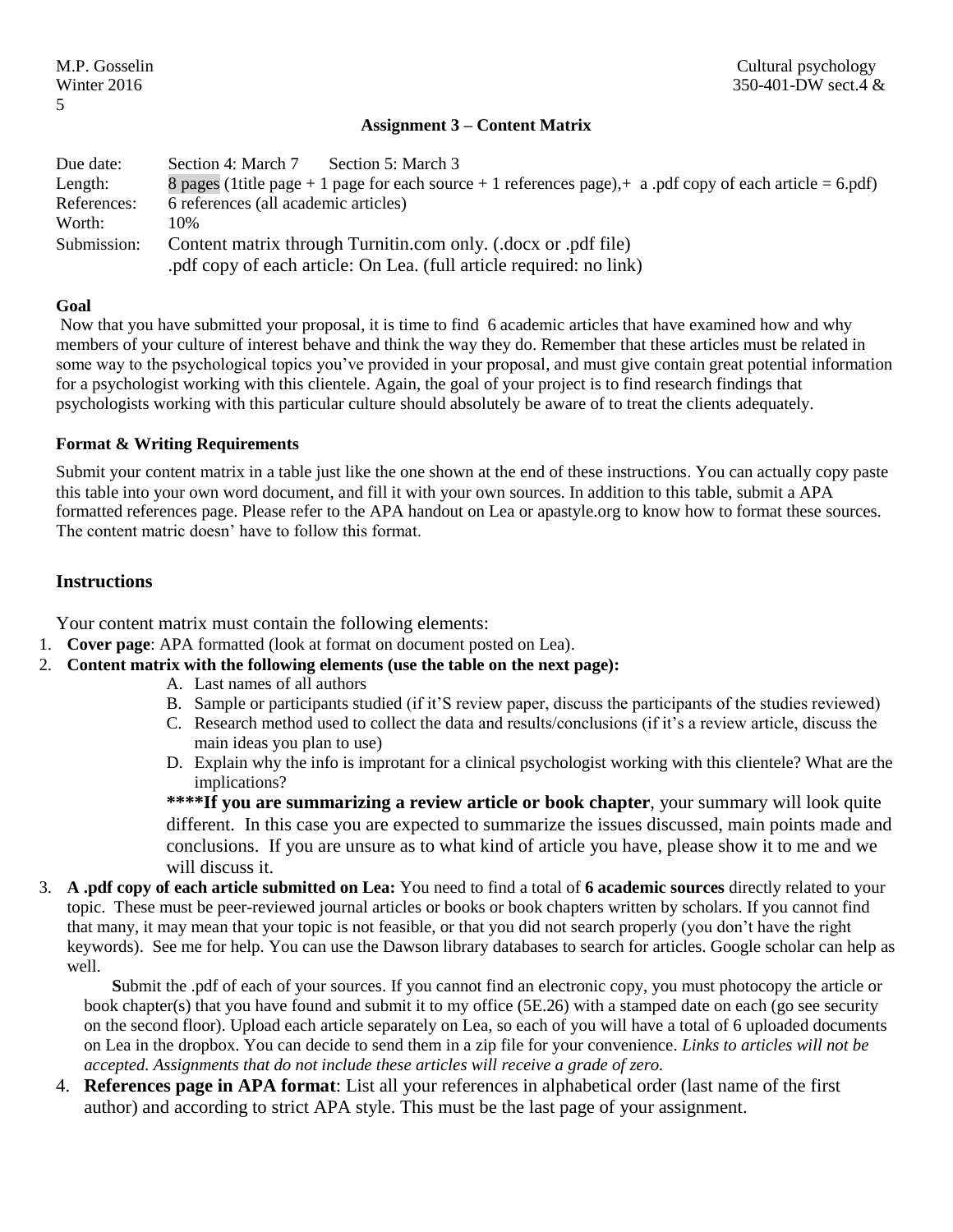# Copy paste this Rubric into a word document and replace the examples with your own sources.

| Reference                                                      | Sample                                                                                                    | Goal Main, methods, findings or ideas you plan to<br>use                                                                                                                                                                                                                                                                                                                                                                                    | Why does this source contain information for a clinical<br>psychologist working with this clientele? What are the<br>implications?                                                                                                                                                                                                                                                  |
|----------------------------------------------------------------|-----------------------------------------------------------------------------------------------------------|---------------------------------------------------------------------------------------------------------------------------------------------------------------------------------------------------------------------------------------------------------------------------------------------------------------------------------------------------------------------------------------------------------------------------------------------|-------------------------------------------------------------------------------------------------------------------------------------------------------------------------------------------------------------------------------------------------------------------------------------------------------------------------------------------------------------------------------------|
| Baddock,<br>Galland, Bolton,<br>Williams, & Taylor,<br>(2006). | 40 bed-sharing vs.<br>40 cot-sleeping<br>babies, (1-7 month-<br>olds) aged 5-27<br>and their parents      | Method: Naturalistic observations of the<br>differences bw two types of sleeping<br>arrangements.<br>Results: Bed-sharing had more maternal contact,<br>responses and feeding vs. cot sleeping. However,<br>there was a greater likelihood of the head getting<br>covered and Increased head covering and side<br>sleep position occur<br>during bed-sharing, but it remains unclear whether<br>these put infants at-risk for SIDS.         | Although this study was conducted purely within the US, it<br>gives insight into what might be occurring in Mexican<br>families who<br>I'm going to try and argue that because bed-sharing is the<br>norm in Mexican families, it is unlikely that it is associated<br>with the risk of SIDS because they know how to do it<br>appropriately (without consuming alcohol)            |
| McKenna and<br><b>Volpe, 2007</b>                              | This is a review<br>paper of studies<br>that have been done<br>with a wide variety<br>of cultural groups. | The main goal was to review research on sleeping<br>arrangements across the world.<br>Main ideas:<br>There are many types of sleeping arrangements<br>(e.g., bed-sharing, room-sharing, reactive co-<br>sleeping, intentional co-sleeping, inconsistent co-<br>sleeping, long-term and short-term co-sleeping,<br>solitary sleeping)<br>It appears that the notion of "choice" of a sleeping<br>arrangement is a highly americanized notion | A psychologist must be open-minded about different<br>sleeping arrangement, and knowledge is key to show that<br>open-mindedness.<br>Psychologists must also be sensitive about understanding<br>that some sleeping arrangements in the Mexican culture are<br>not chosen by the family, but rather are seen as a social<br>norm that families must abide to based on that culture. |
| Morelli, Rogoff,<br>Oppenheim, and<br>Godlsmith (1992).        | 63 Mayan Vs. US<br>mothers                                                                                | Method: Interviewed mothers about their<br>perception of different sleeping arrangements,<br>mainly bed-sharing vs. child in cribe in own room.<br>Results / conclusion: Mayan mothers saw bed-<br>sharing as a necessity vs. baby's own room as<br>neglectful. Own crib was perceived quite<br>positively by US mothers as a way to encourage<br>autonomy                                                                                  | n as a problem or a lack of parenting discipline in the<br>canadian culture is actually seen as quite positive in a<br>Mayan culture. This is highly important for psychologists<br>who would have a family therapy practice. In this case, a<br>psychologist would probably ask the parents to describe the<br>ideal sleeping arrangement rather than make the assumption<br>that  |
|                                                                |                                                                                                           |                                                                                                                                                                                                                                                                                                                                                                                                                                             |                                                                                                                                                                                                                                                                                                                                                                                     |
|                                                                |                                                                                                           |                                                                                                                                                                                                                                                                                                                                                                                                                                             |                                                                                                                                                                                                                                                                                                                                                                                     |
|                                                                |                                                                                                           |                                                                                                                                                                                                                                                                                                                                                                                                                                             |                                                                                                                                                                                                                                                                                                                                                                                     |